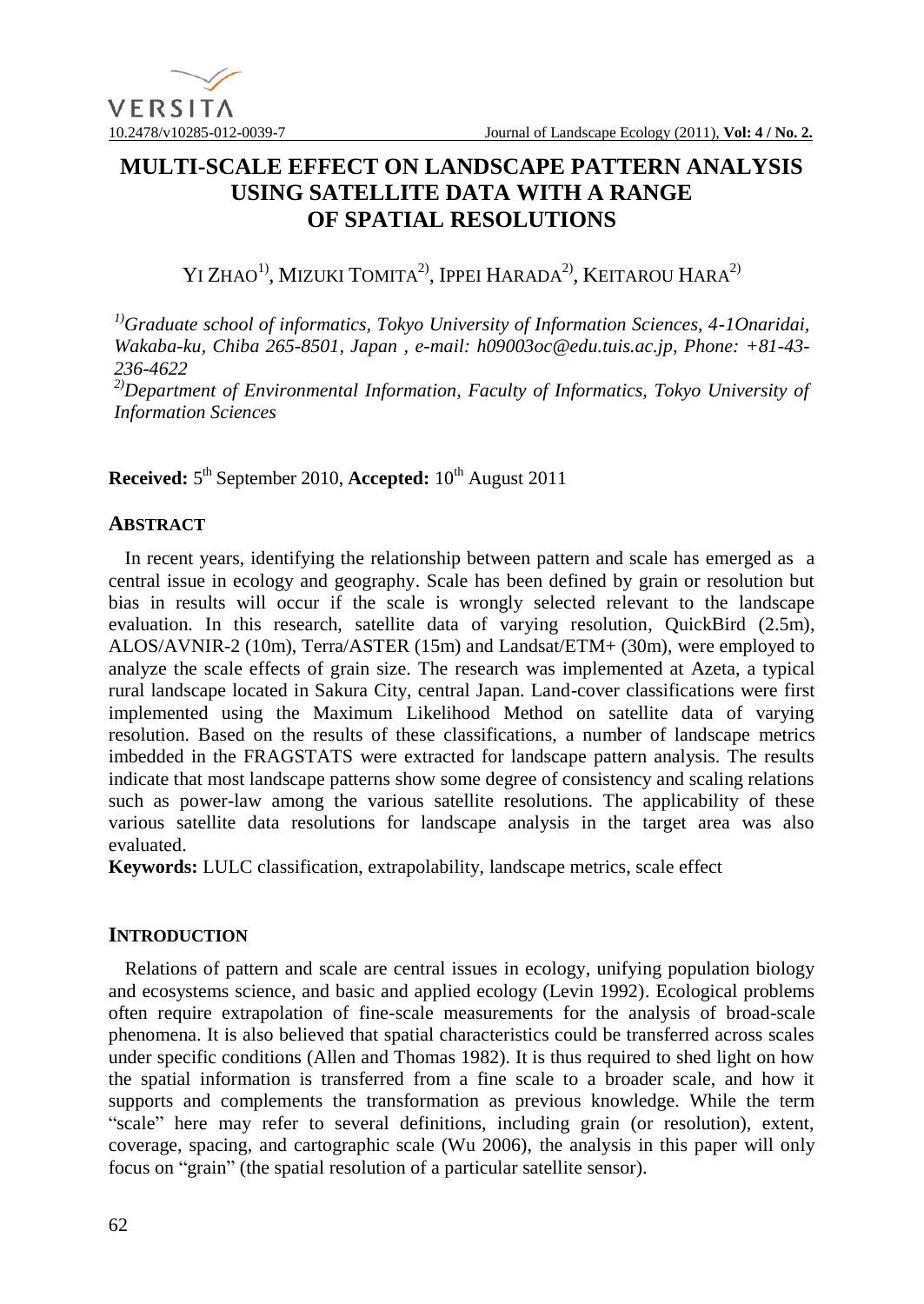LULC patterns are regarded as important factors in the ecosystem function, and can be considered to represent a spatial aspect of a specific area as determined by both, geographical and biological conditions (Bain and Brush 2004). Therefore, evaluation of landscape patterns based on a multi-scale perspective will provide useful insights for regional conservation, such as how to minimize loss and fragmentation of wildlife habitat due to rapid, widespread human-induced LULC changes. In recent years, remote sensing has become an effective tool to understand LULC characteristics in a variety of scales. This trend is evident in the increased number of research studies related to the issue (Turner et al 1989a; Benson and MacKenzie 1995; Moody and Woodcock 1995; Wu 2004; Zhu et al 2006; Saura 2004; Neel et al 2004; Liu and Weng 2009). Nevertheless, landscape pattern analysis may produce different results when satellite sensors of varied scale are utilized. Recently it has become clear that understanding of the scaling relation among different satellite data can prove useful in producing more efficient land-surface observation based on remote sensing (Quattrochi and GoodChild 1997). Although much work has been done to examine the scaling effect, research on the scaling relations of various satellite sensor with different spatial resolution is still lacking. The major goals of this study are to understand how landscape characteristics respond to changing scale (grain size) and to clarify the inherent scaling relations, such as power-law as found by Wu (2000; 2004), among the various satellite resolutions.

#### **STUDY AREA**

This research employs data from a approximately 309 ha area in Azeta (35°42'N, 140°10'E) located in the northwest part of Sakura city in Chiba Prefecture, on the eastern outskirts of Tokyo in central Japan (Fig.1). The area features a typical Japanese rural landscape known as "Yatsu Valley", which consists of narrow, highly-branched valleys cut into level, plateau-like uplands. The area has been selected as a vital habitat for conserving the regional natural environment, and has been designated as a natural park. Although the area is surrounded by densely populated residential zones, the quality of the natural habitats is still high and the area functions as a space where nature can coexist with urban lifestyles. Various wildlife, including species listed as endangered by Chiba Prefecture, inhabit the area. These include the grey-faced buzzard eagle (*Butastur indicus)* and Japanese brown frog *(Rana japonica)* as well as plants such as *Ricciocarpos natans*, *Azolla japonica*, *Ottelia japonica*, and *Penthorum chinense* (Sakura 2006). In recent years, 'Satoyama', as Japanese rural landscapes are known, have been decreasing in area due to such factors as rapid urbanization in some areas, as well as farmland abandonment due to loss of young people from the agricultural sector in others. Conservation of Satoyama landscapes, including the Yatsu Valley environments such as represented by Azeta, is thus now becoming a very important issue in conservation of biological and cultural diversity (Takeuchi et al 2003).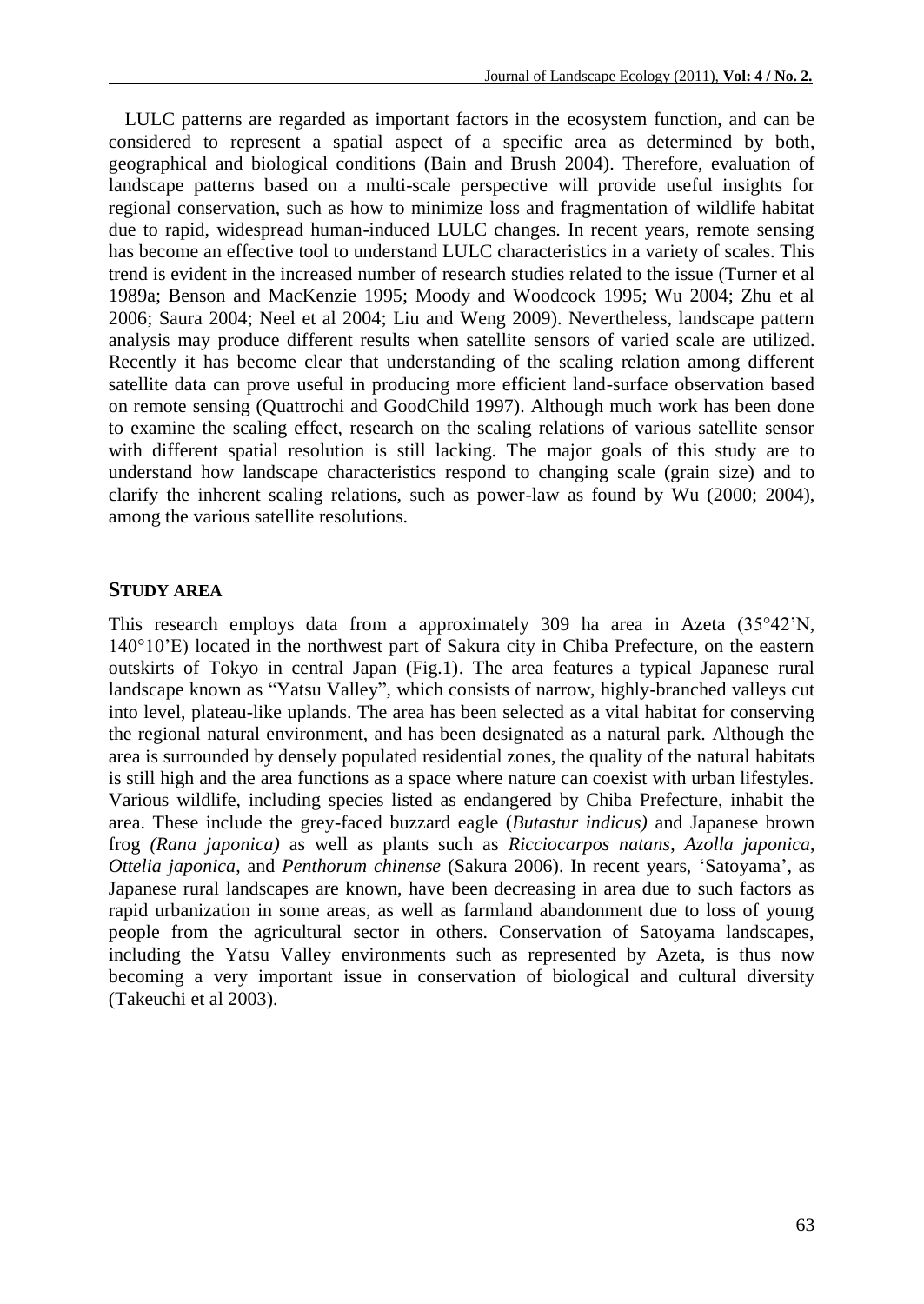

**Fig. 1: Study area: Azeta, Sakura city, Chiba prefecture.**

#### **MATERIALS AND METHODS**

#### **Data preparation**

To reveal the scale effect of varying resolution satellite data, images from QuickBird, ALOS/AVNIR-2, Terra/ASTER and Landsat/ETM+ were employed in the analysis. Detailed characteristics of each satellite data are summarized in Table 1. All of the images except for the image from ALOS/AVNIR-2, are in the same area, and have been pre-geocorrected by the providers. The ALOS/AVNIR-2 was geo-corrected to the Universal Transverse Mercator (UTM) projection with WGS 1984 Zone 54, by referencing the image of QuickBird due to its high visibility. 20 ground control points were chosen for the image. The root mean square errors (RMSEs) for the geo-correction were less than 1 pixel. An additional visually interpreted aerial photograph taken in 2008 of the same area was also utilized as reference data for the LULC classification and accuracy assessment.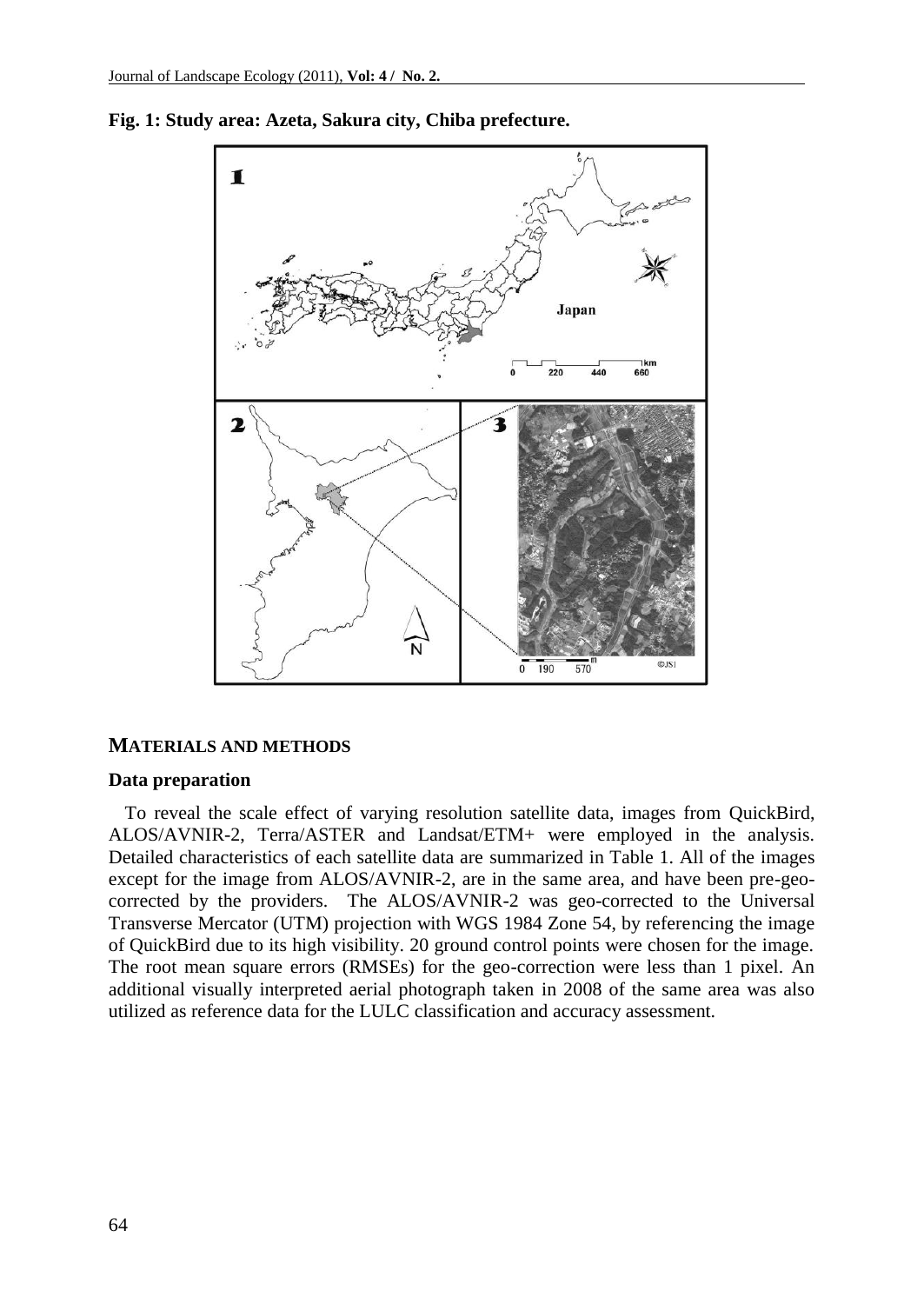|                         | <b>OuickBird</b>               | ALOS/AVNIR-2                              | Terra/ASTER                              | Landsat/ETM+         |
|-------------------------|--------------------------------|-------------------------------------------|------------------------------------------|----------------------|
| Swath Width             | $16.5 \text{ km}^2$            | $70 \text{ km}^2$                         | $60 \text{ km}^2$                        | $185 \text{ km}^2$   |
| Recurrence Period       | $1 \sim 3.5$ days              | 46 days                                   | 16 days                                  | 16 days              |
| Resolution              | 2.5m                           | 10 <sub>m</sub>                           | 15m                                      | 30 <sub>m</sub>      |
| <b>Observation Date</b> | 2009/1/9                       | 2007/11/15                                | 2008/1/8                                 | 2006/11/3            |
| Price                   | $25.2 \text{ €}/1 \text{km}^2$ | $3.2 - 6.4 \text{ } \in / 1 \text{ km}^2$ | $1.7 \text{ } \in \times 1 \text{ km}^2$ | Free                 |
| Spectral Bands          | $B1: .45-0.52 \mu m$           | $B1: 0.45-0.50 \mu m$                     | $B1: 0.52-0.60 \mu m$                    | $B1: .45-0.52 \mu m$ |
|                         | B2: 0.52-0.60um                | B2: $0.52 - 0.60 \mu m$                   | B2: 0.63-0.69um                          | B2: 0.52-0.60um      |
|                         | B3: 0.63-0.69µm                | B3: 0.61-0.69µm                           | B3: 0.78-0.86um                          | B3: 0.61-0.69µm      |
|                         | B4: 0.76-0.90um                | B4: 0.76-0.89um                           |                                          | B4: 0.76-0.90um      |
|                         |                                |                                           |                                          | B5: 1.55-1.75um      |
|                         |                                |                                           |                                          | B7: 2.08-2.35um      |

**Table 1: Detailed descriptions of each four different satellite sensors used for the analysis.**

## **LULC classification**

An image from each sensor was first used to identify six LULC types for the study area based on the ground real data. The classes are: Forest, Grass, Dry Farmland, Paddy Field, Urban Area, and Water Area. Because of absorption in the near-infrared spectrum, the nearinfrared spectral band of each satellite imagery was used separately to identify water bodies. In order to avoid misclassification, each image was then subdivided into vegetated area and non-vegetated area according to the normalized difference vegetation index (NDVI). To distinguish vegetated from non-vegetated areas, the original values of NDVI between -1 and 1 were converted into 8-bit unsigned thematic (range 0-255) data. LULC classification was implemented separately for each generated vegetated and non-vegetated area data by using the supervised method of Maximum Likelihood. These analyses were performed using ERDAS IMAGINE 9.3 (Leica Geosystems GIS & Mapping, LLC).

## **Multi-scale landscape analysis**

To investigate the effects of changing scale (grain size), the spatial resolution of four LULC classification maps from each satellite image were systematically changed from their original pixel size to 100 meter at intervals of 5 meters, keeping the spatial extent constant. As the grain size increased, a series of coarser resolution maps were created through a majority rule, which is one of the most commonly used methods for aggregating categorical data in ecology and remote sensing (Turner et al 1989a; Wu 2004; Saura 2004;). Based on these aggregated categorical data, twenty two class-level landscape metrics imbedded in FRAGSTATS 3.3 (McGarigal et al 2002) were employed for landscape analysis. These were: PLAND (Percentage of Landscape), NP (Number of Patches), PD (Patch Density), LPI (Largest Patch Index), TE (Total Edge), ED (Edge Density), LSI (Landscape Shape Index), AREA\_MN (Mean Patch Size), GYRATE\_MN (Mean Radius of Gyration Distribution), SHAPE\_MN (Mean Patch Shape), PARA\_MN (Mean Perimeter-Area Ratio), FRAC MN (Mean Fractal Dimension Index), CIRCLE MN (Mean Related Circumscribing Circle), CONTIG\_MN (Mean Contiguity Index), PAFRAC(Perimeter-Area Fractal Dimension), TCA (Total Core Area), NDCA (Number of Disjunct Core Areas), PROX\_AM (Area-weighted Mean of Proximity Index Distribution), ENN\_MN (Mean Euclidean Nearest Neighbor Distance), IJI (Interspersion & Juxtaposition Index), AI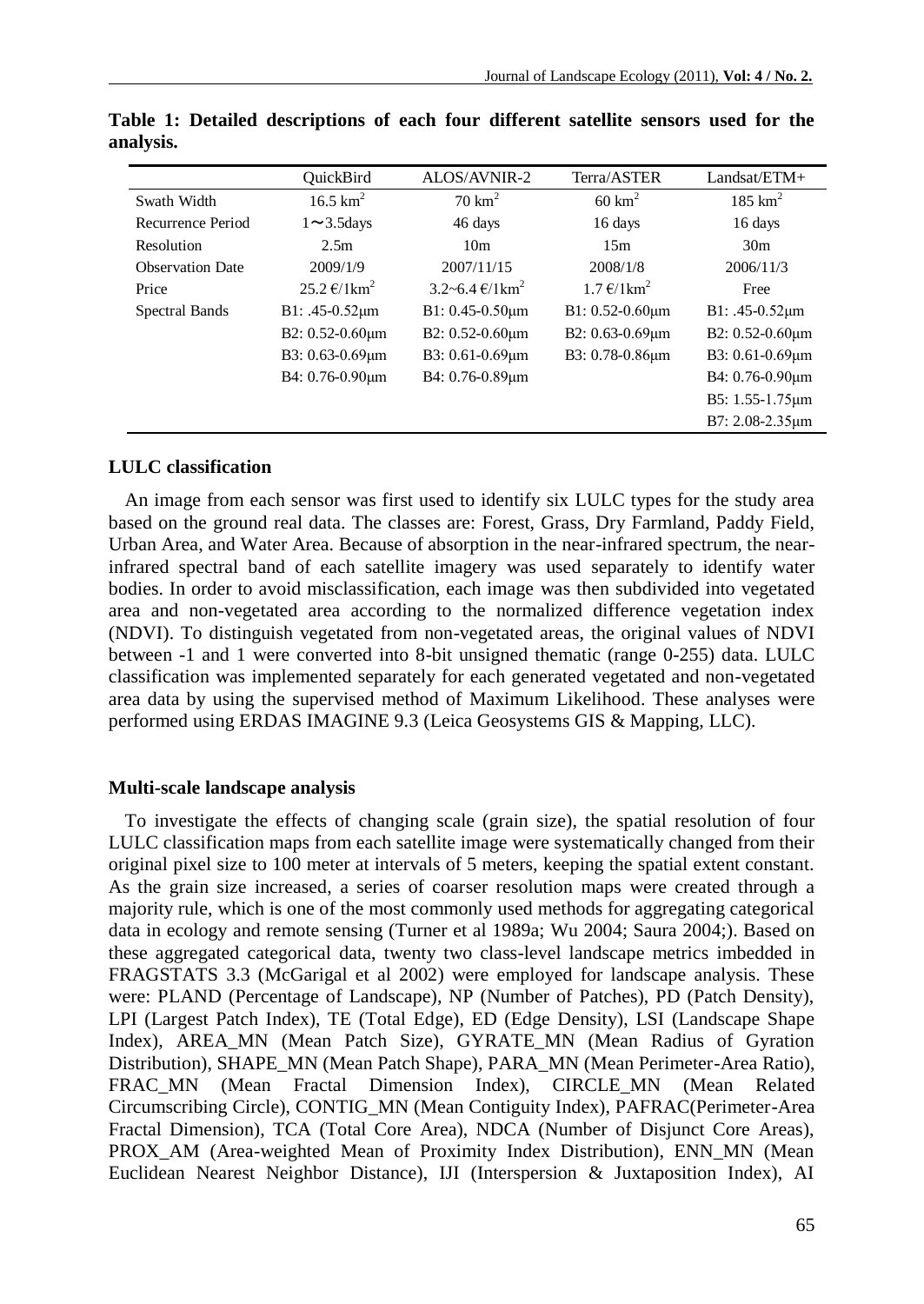(Aggregation Index), COHESION (Patch Cohesion Index). These metrics are often utilized in other research studies for purposes such as examining landscape fragmentation and connectivity (Fahrig and Merriam 1985; Riitters et al 2000; Tischendorf 2001; McAlpine and Eyre 2002; Leitão et al 2006).

## **RESULTS**

## **Accuracy assessment**

The overall accuracies of the classification for each of the four satellite images on their original spatial resolution were 77.23 %, 78.84%, 81.20% and 83.63% (Table 2). The kappa statistics for the images were respectively 0.732, 0.735, 0.749 and 0.749. Although these results show that all of the images were accurately classified, the values increase as the spatial resolution of the satellite becomes coarser. This increase occurs because the socalled 'salt and pepper effect' decreases as image resolution becomes coarser, pulling the classification results closer to the reference data. Grass, Dry Farm Land and Irrigated Paddy Field showed lower accuracies compared to Forest and Urban Area due to their close spectral separability, which caused some difficulties in classification of each satellite data. In addition, the accuracy of the Water Area classifications also performed well with all satellites except Terra/ASTER, but dropped as the spatial resolution of the satellite data become coarser.

|                  |                                       | Fr    | Gr    | DFL    | PF    | UA    | WA     | Overall<br>$Acc(\%)$ | Overall<br>Kappa |
|------------------|---------------------------------------|-------|-------|--------|-------|-------|--------|----------------------|------------------|
| <b>QuickBird</b> | Producer's<br>acc (%)                 | 98.40 | 82.80 | 63.60  | 86.10 | 89.70 | 42.8   |                      |                  |
|                  | User's acc<br>(96)                    | 93.98 | 75.27 | 80.30  | 78.42 | 93.15 | 100.00 | 77.23                | 0.732            |
|                  | Карра $(\kappa)$<br><b>Statistics</b> | 0.928 | 0.703 | 0.764  | 0.741 | 0.918 | 1.000  |                      |                  |
| <b>AVNIR-2</b>   | Producer's<br>acc (%)                 | 98.60 | 70.75 | 55.78% | 67.18 | 98.70 | 69.49  |                      |                  |
|                  | User's acc<br>(96)                    | 88.19 | 49.10 | 75.55  | 75.57 | 91.13 | 93.18  | 78.84                | 0.735            |
|                  | Карра $(\kappa)$<br><b>Statistics</b> | 0.847 | 0.436 | 0.684  | 0.685 | 0.887 | 0.931  |                      |                  |
| <b>ASTER</b>     | Producer's<br>acc (%)                 | 97.50 | 80.18 | 51.18  | 70.42 | 92.21 | 21.21  |                      |                  |
|                  | User's acc<br>(96)                    | 85.00 | 58.19 | 76.11  | 80.29 | 92.61 | 50.00  | 81.20                | 0.749            |
|                  | Карра $(\kappa)$<br><b>Statistics</b> | 0.759 | 0.549 | 0.710  | 0.759 | 0.911 | 0.494  |                      |                  |
| $ETM+$           | Producer's<br>acc (%)                 | 97.71 | 48.44 | 50.65  | 69.94 | 94.61 | 37.50  |                      |                  |
|                  | User's acc<br>(96)                    | 89.64 | 73.81 | 64.46  | 88.97 | 80.61 | 75.00  | 83.63                | 0.749            |
|                  | Карра (к)<br><b>Statistics</b>        | 0.772 | 0.723 | 0.586  | 0.838 | 0.774 | 0.747  |                      |                  |

**Table 2: Accuracy assessment report of LULC classification for each satellite data.**  Fr: Forest, Gr: Grass, DFL: Dry Farm Land, PF: Paddy Field, UA: Urban Area, WA: Water Area.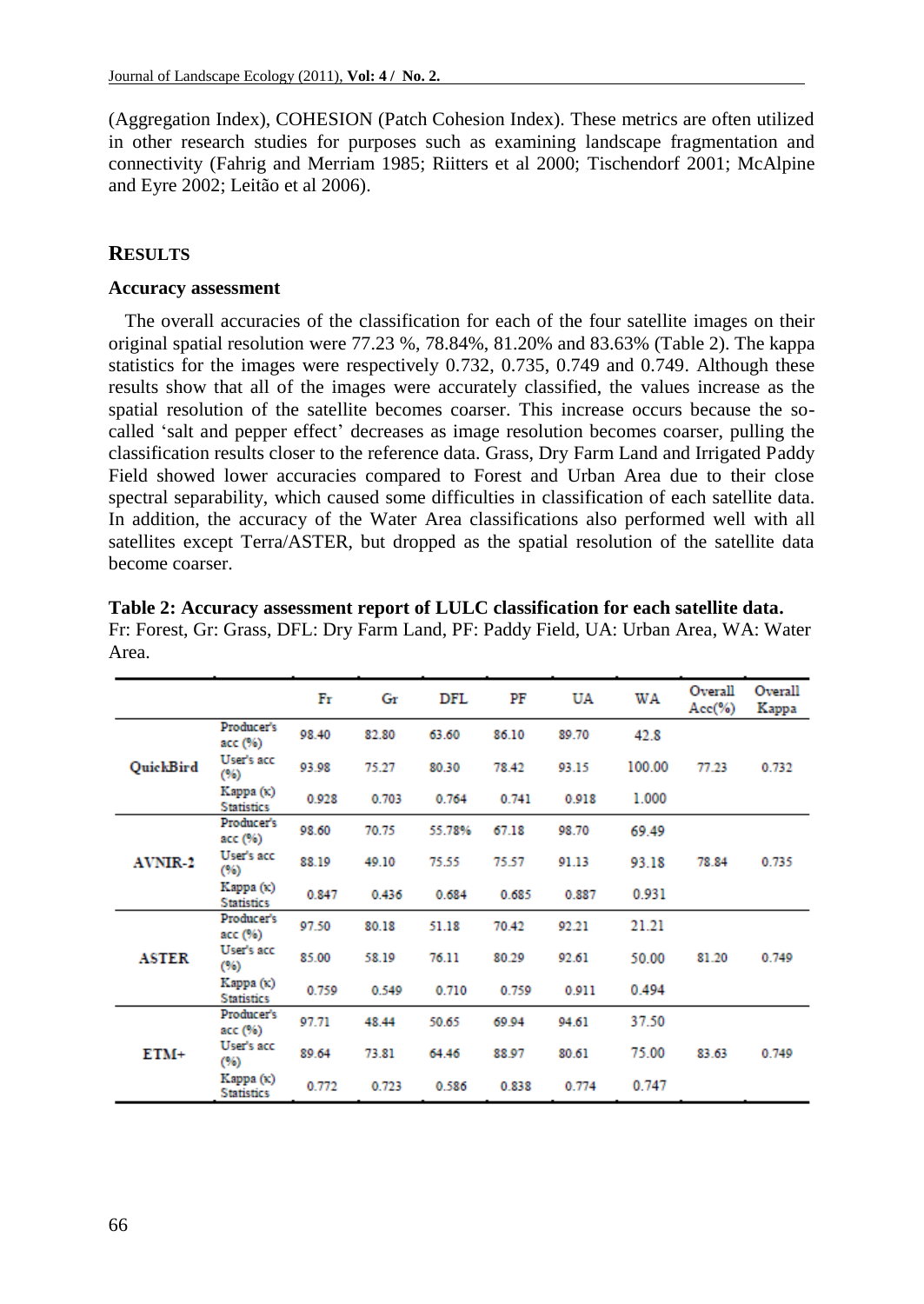## **LULC classification**

The classification results showed that Forest is the largest LULC type in the target area, and as mostly surrounded by the Urban Area (Fig.2). Apparently, the most elongated valley areas were covered by agricultural land-use type such as Paddy Field and Dry Farm Land. Although these areas still remained agriculture land, Grass area has increased obviously due to the rapid farming abandonment. These results also show that the areas of different LULC types are distributed sparsely in a typical mosaic pattern.





#### **Scaling relations with respect to changing scales (grain size)**

Figure 3 shows examples of how different metrics responded to changing grain size for each of the four satellite sensors in the form of scalograms, i.e., plots of landscape metrics against scale (grain size). Due to space limitation, all 22 metrics are not shown in Figure 3. As a resultstronger scaling effect showed in high resolution QuickBird, whereas the effect is less distinctive at a coarser grain size. Nevertheless, most of the metrics responded in a somewhat similar scaling pattern, with the value decreasing as the resolution became coarser. Also, because of mathematical similarity, some metrics such as NP and PD, TE, ED, LSI and PARA\_MN exhibited an identical scaling relation.

With changing grain size through spatial aggregation, the responses of the 22 class-level metrics were then divided into four scaling relations; (1) Power-law ( $y = ax^b$ ), (2) Linear function (*y*=*ax*+*b*), (3) Logarithmic function (*y*=*a*ln*x*+*b*), (4) Exponential function (*y*=*a<sup>x</sup>*). All results of these scaling relations between the four satellite sensors are summarized in Table 3, and power-law is considered to be the main scaling relation among the all metrics. The coefficient of determination  $(R^2)$  was employed to examine the fitness of each scaling function for each satellite data. As a result, it is evident that power-law is the main scaling relation in case of grain size changing among different satellites. With the spatial resolution of the satellite data increasing, more than one scaling relation emerged to fit the datasets, and the relations became weaker as the value of  $R^2$  become lower. This also means that extrapolability was degraded as the spatial resolution of satellite became coarser.

Based on the above results, the responses of these metrics were further divided into four general groups: metrics showing both consistent and robust scaling relations (Type I) which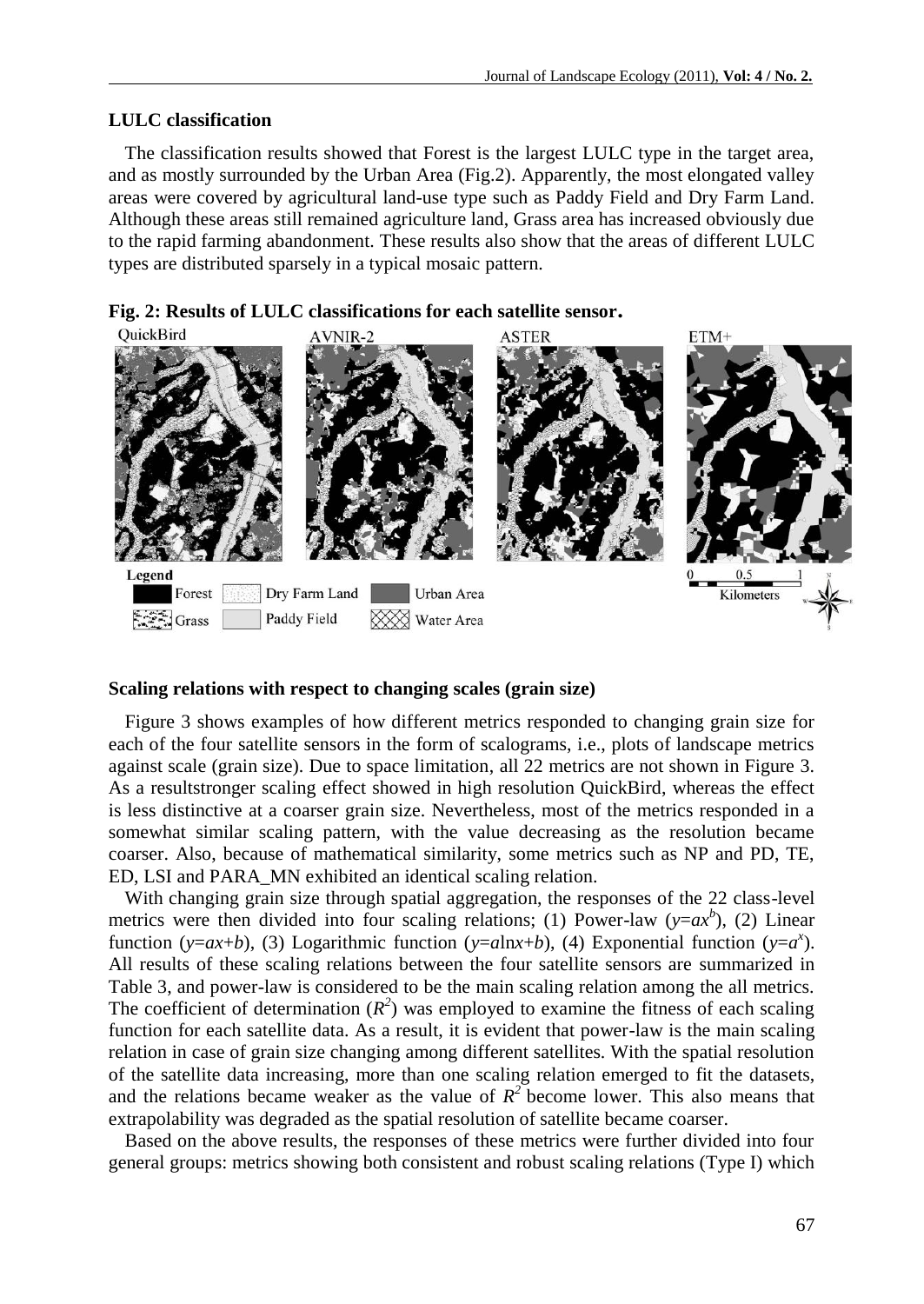include 9 indices (NP, PD, TE, ED, LSI, AREA\_MN, PARA\_MN, ENN\_MN, and PROX AM); metrics showing consistent but less robust scaling relations (Type II) which include 4 indices (PLAND, IJI, COHESION and AI); and metrics showing staircase-like response with change scale (Type III) which include only 2 indices (TCA and NDCA). The rest of the metrics showed an unpredictable scaling behavior (Type IV). Please note that the term "consistent" here refers to the consistence of scaling relations in any forms of linear, power, or logarithmic functions between different satellite sensors, whereas "robust" implies the similarity of scaling relations between different LULC types within the same sensor.



## **Fig. 3: Examples of landscape metric scalograms with changing grain size**

Forest <del>o G</del>rass —<del>x</del> Dry Farm Land - + Paddy Field —**\*** Urban Area ----·Water Area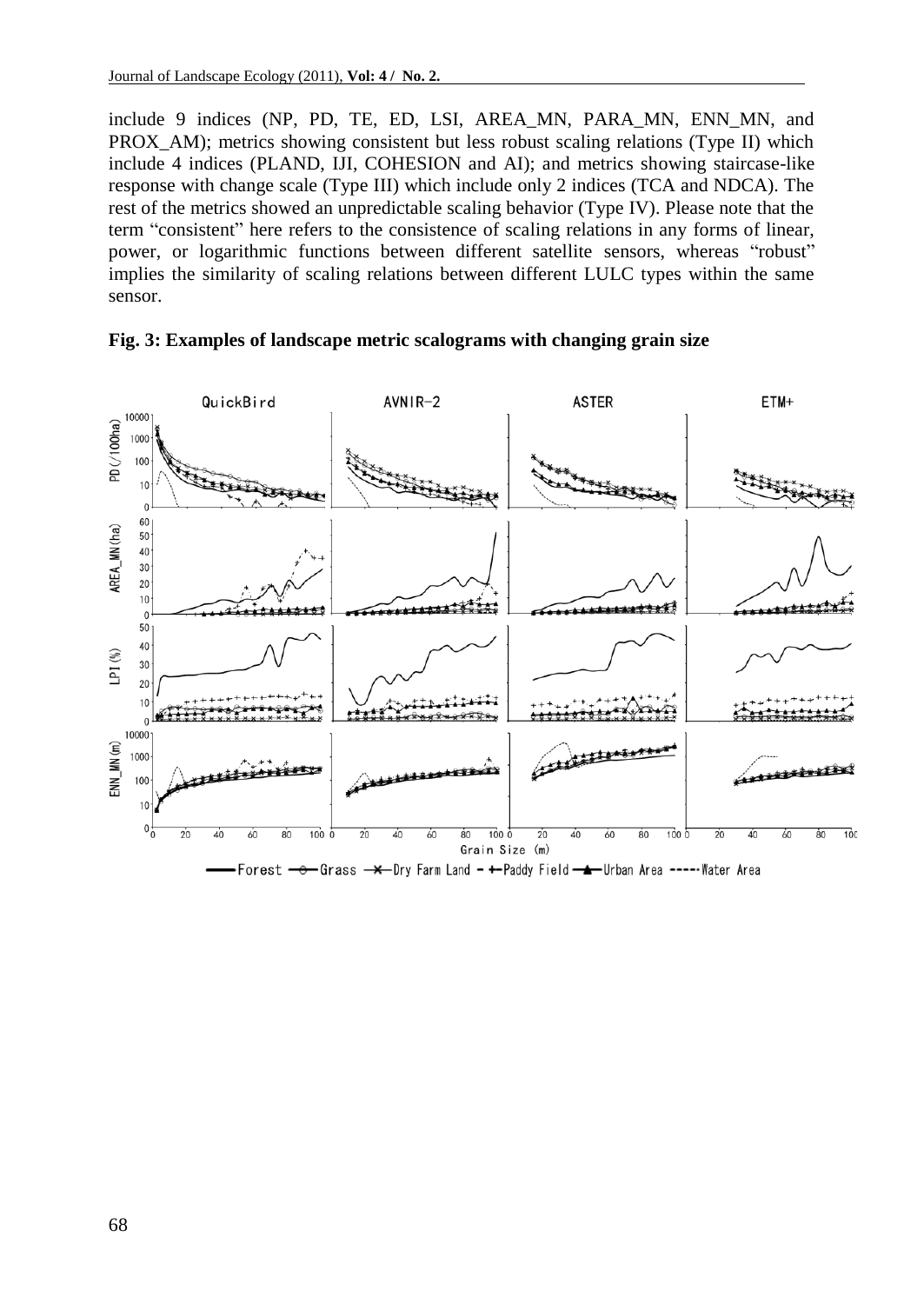| landscape metrics | QuickBird     | <b>AVNIR-2</b>              | <b>ASTER</b>                | ETM+                        |
|-------------------|---------------|-----------------------------|-----------------------------|-----------------------------|
| <b>PLAND</b>      | unpredictable | unpredictable               | unpredictable               | unpredictable               |
| NP                | power law     | power law                   | power law                   | logarithmic                 |
| <b>PD</b>         | power law     | power law                   | power law                   | logarithmic                 |
| LPI               | unpredictable | unpredictable               | unpredictable               | unpredictable               |
| TE                | power law     | logarithmic or<br>power law | logarithmic or<br>power law | logarithmic or<br>power law |
| <b>ED</b>         | logarithmic   | logarithmic                 | logarithmic                 | logarithmic                 |
| <b>LSI</b>        | power law     | logarithmic                 | logarithmic                 | logarithmic                 |
| <b>AREA_MN</b>    | power law     | power law                   | power law                   | power law                   |
| <b>GYRATE MN</b>  | power law     | power law                   | power law                   | power law                   |
| <b>SHAPE MN</b>   | unpredictable | unpredictable               | unpredictable               | unpredictable               |
| PARA MN           | power law     | power law                   | power law                   | power law                   |
| FRAC_MN           | unpredictable | unpredictable               | unpredictable               | unpredictable               |
| <b>CIRCLE_MN</b>  | unpredictable | unpredictable               | unpredictable               | unpredictable               |
| CONTIG_MN         | unpredictable | unpredictable               | unpredictable               | unpredictable               |
| <b>PAFRAC</b>     | unpredictable | unpredictable               | unpredictable               | unpredictable               |
| <b>TCA</b>        | staircase     | staircase                   | staircase                   | staircase                   |
| <b>NDCA</b>       | staircase     | staircase                   | staircase                   | staircase                   |
| PROX AM           | power law     | power law                   | exponential                 | exponential or<br>power law |
| ENN MN            | power law     | power law                   | power law                   | power law                   |
| IJI               | unpredictable | unpredictable               | unpredictable               | unpredictable               |
| AI                | unpredictable | unpredictable               | unpredictable               | unpredictable               |
| <b>COHESION</b>   | unpredictable | unpredictable               | unpredictable               | unpredictable               |

**Table 3: Comparison of scaling relations of class-level metrics among different satellite sensors.**

*Note*: "\*" indicates low fitness of determination coefficient  $(R^2)$ . The term unpredictable here indicates that the value of  $R^2$  is lower than 0.3.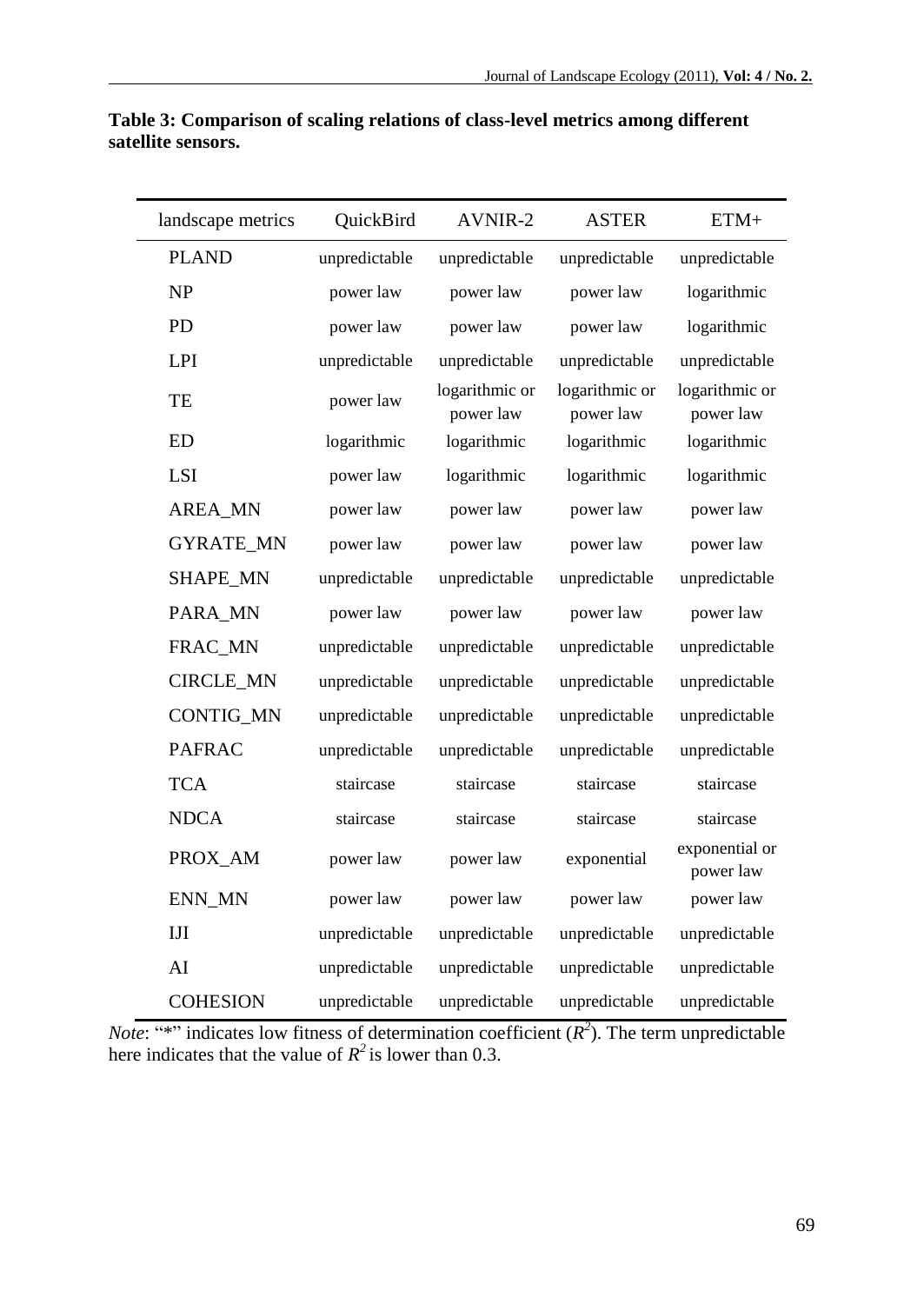## **DISCUSSION**

The results showed that the classification from each of the four selected satellite sensor was acceptable. Obviously, satellite data with higher resolution could more delicately reflect landscape characteristics such as patch shape, and distribution status such as canopy gap.

The results of multi-scale landscape analysis showed that more than half of the landscape metrics have significant scaling effects with changing grain size and are predictable across the scale. These metrics may be effective for specific purposes, such as detecting landscape fragmentation or connectivity due to their robust and consistent behavior against satellite data with various spatial resolutions (Saura 2004). In contrast, half of the metrics, including PLAND, LPI, SHAPE\_MN, FRAC\_MN, CIRCLE\_MN, CONTIG\_MN, PAFRAC, IJI, COHESION, and AI are independent on grain size and are thus unpredictable across scales in any satellite data. This indicates that a more complex relationship, such as polynomial function or nonlinear relation, may exist between the metrics and scales. From the results of comparison of various satellite sensors, it is evident that power-law is the main and consistent scaling relation among all the landscape metrics which is consistent with previous studies (Wu et al 2000; Wu 2004). This deepens our understanding of hierarchical structure in landscape which follows power laws as in biological and ecological systems (Brown et al 2000; Schneider 2001). The stronger scale effect on satellites with higher resolution indicates that their landscape metrics are highly dependent on the scale and that these satellites have good information extra polability. This may provide a useful insight, that datasets with finer scales of resolution are more appropriate for making an extrapolation from a small area unit to a larger one, due to less information loss as the scale changes. In contrast, sensors with coarser resolution, such as ETM+, showed that most of the metrics are less dependent on the scale because the value of the determinant coefficient are lower than other sensors. This may indicate that due to information loss, the value of metrics from satellite data with coarser resolution is not suitable for investigating the landscape pattern, especially in areas where various types of landscape elements are mixed together in a complicated mosaic pattern. Some natural phenomena may thus be incorrectly interpreted if inappropriate data is used. It is therefore essential for researchers to choose a satellite sensor with appropriate resolution based on the goals for the project and a certain type of the study area.

The Yatsu valley environment researched here is typical of the southern Kanto Region. In this highly developed and heavily populated area the traditional rural landscape usually coexists with suburban residential or commercial development (Takeuchi et al 2003). Quick, efficient monitoring of changes in this landscape is thus essential for preserving a delicate balance between natural habitats and urban lifestyles.

Finally, this study has systematically investigated how landscape metrics respond to changing grain size among various resolution of satellite data. Although our results showed that changing scale (grain size) had significant effects on the metrics, how differences of scale relate to spatial heterogeneity between different satellite data also has to be numerically quantified. In addition, Turner et al (1989a) have noted that the development of methods that will preserve information across scales or quantify the loss of information with changing scales is a critical task. A future goal of this research is thus to construct a statistical model to quantify the scaling relations and detect the break point where landscape pattern may start to change fundamentally using various resolution satellites. This will involve not only focusing on grain size but examining how landscape pattern characteristics respond to changing extent and various types of study area as well.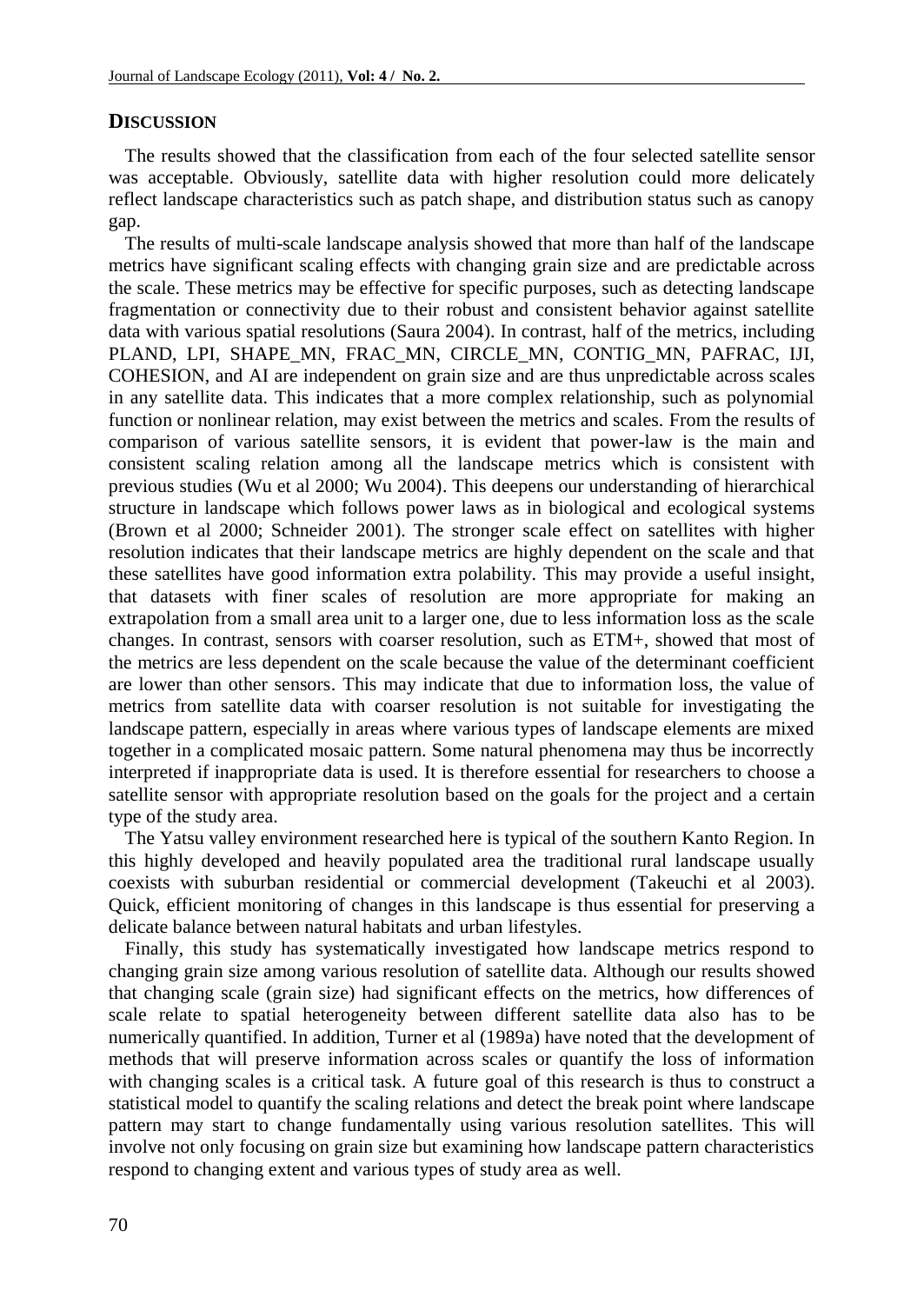## **ACKNOWLEDGMENTS**

This research was supported, in part, by the MEXT Strategic Research Infrastructure Formation Project "Research project for sustainable development of economic and social structure dependent on the environment of the eastern coast of Asia (TUIS)"; and by a grant-in-aid for scientific research A (No. 20241009) from MEXT Japan. We would also like to thank Dr. Kevin Short, Dr. JongGeol Park and Mr. Kazuyuki Takahashi for their help in data preparation and editing.

## **REFERENCES**

Allen, T.F.H., Starr, T.B. (1982). *Hierarchy: Perspectives for ecological complexity*. The University of Chicago Press, Chicago.

Bain, D.J., Brush, G.S. (2004). Placing the pieces: Reconstructing the original property mosaic in a warrant and patent watershed. *Landsc Ecol*, 19(8): 843-856.

Benson, B.J., Mackenzie, M.D. (1995). Effects of sensor spatial resolution on landscape structure parameters. *Landsc Ecol*, 10(2):113-120.

Brown, J.H., West, G.B. (2000). *Scaling in Biology*. Oxford University Press, New York.

Fahrig, L., Merriam, G. (1985). Habitat patch connectivity and population survival. *Ecology*, 66(6):1762-1768.

Leitão, A.B., Miller, J., Ahern, J. & Mcgarigal, K. (2006). *Measuring landscapes: A Planner's Handbook*. Island Press, Washington DC.

Leivin, S.A. (1992). The problem of pattern and scale in ecology. *Ecology*, 73(6):1943- 1983.

Liu, H., Weng, Q. (2009*). Scaling effect on the relationship between landscape pattern and land surface temperature: A case study of Indianapolis United States*. *Photog Eng. and Remote Sens.*, 75(3): 291-304.

Mcalpine, C.A., Eyre, T.J. (2002). Testing landscape metrics as indicators of habitat loss and fragmentation in continuous eucalpt forest (Queensland, Australia). *Landsc. Ecol.*, 17(8): 711-728.

Mcgarigal, K., Cushman, S.A., Neel, M.C. & Ene, E. (2002). *FRAGSTATS: spatial pattern analysis program for categorical maps. Computer software program. Amherst, MA: University of Massachusetts*. Retrieved 2005-05-01, from<http://www.umass.edu/landeco/> research/fragstats./fragstats. html

Moody, A., Woodcock, C.E. (1995). The influence of scale and the spatial characteristic of landscape on land-cover mapping using remote sensing. *Landsc. Ecol.*, 10(6): 363-379.

Neel, M.C., Mcgarigal, K. & Cushman, S.A. (2004). Behavior of class-level landscape metrics across gradients of class aggregation and area. *Landsc. Ecol.*, 19(2): 435-455.

Ouattrochi, D.A., Goodchild, M.F. (1997). *Scale in Remote Sensing and GIS*. CRC Press LLC, Florida.

Riitters, K., Wickham, J., O'neil, R., Jones, B. & Smith, E. (2000). Global-scale patterns of forest fragmentation. *Conservation Ecol.*, 4: 27-56.

Sakura City (2006). *Principles of Yatsu environmental conservation in Sakura city*. Retrieved 2009-02-15, from http://www.city.sakura.lg.jp/012543000\_kankyohozen /kan\_sei/yatukank you/pdffinalyatsusisinn.pdf